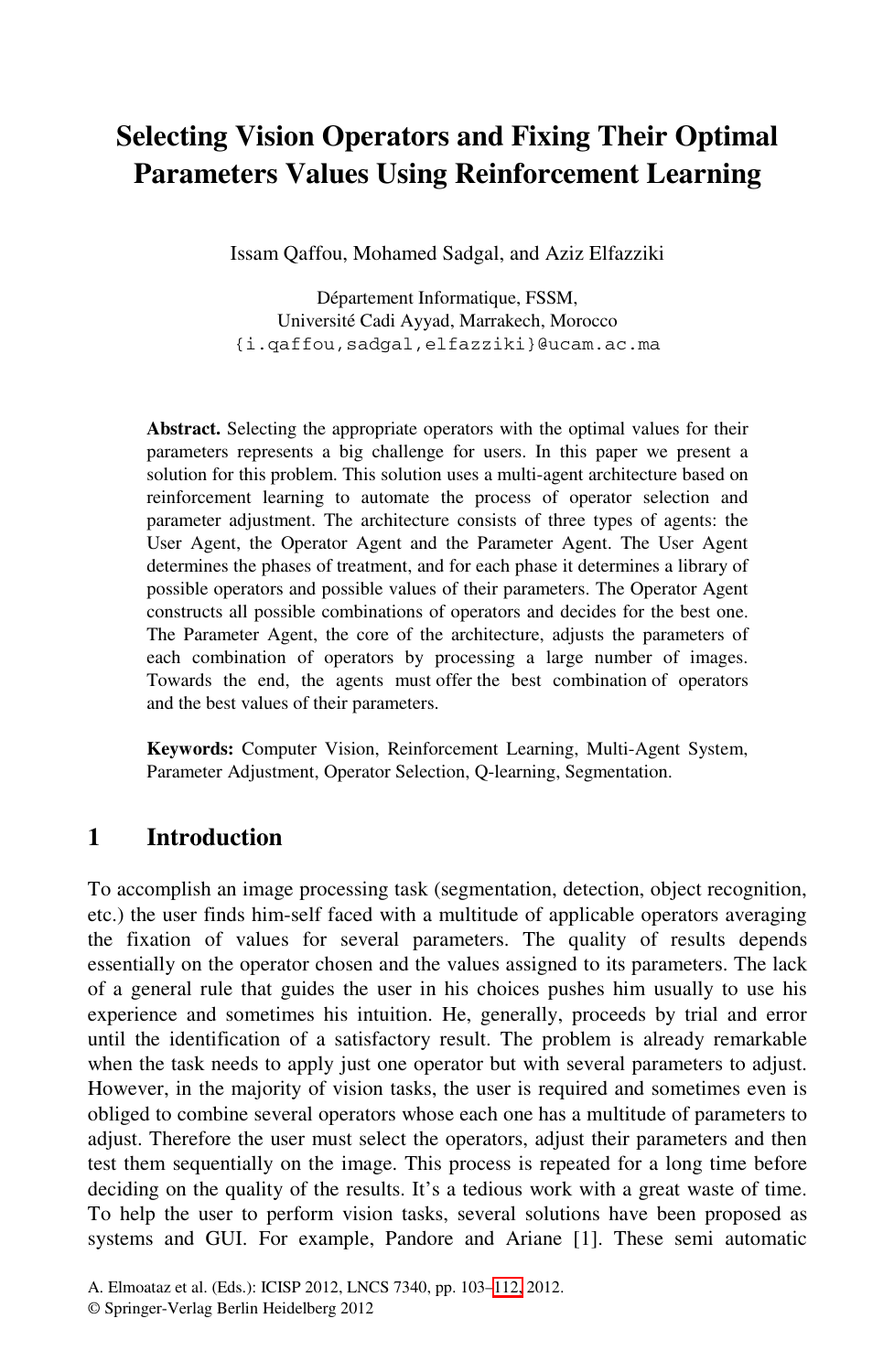solutions provide a library of operators and a set of parameters for each operator, the selection of operators and the adjustment of their parameters are done manually by the user by using a GUI. Even though, the user finds always difficulty to choose the appropriate operators and adjust their parameters in order to find the best result.

Some authors searched to automate the operator selection process. Draper proposed ADORE in 2000. It is a system of object recognition based on MDP (Markov Decision Process) to choose, from a current situation, the operator to apply [2]. Draper used a library of ten operators to recognize duplexes in aerial images. ADORE is based on a method which is robust theoretically, but which cannot always ensure good results because, on one hand, Draper uses a predefined and limited library of operators, and on the other hand he didn't talk about the problem of parameter adjustment. Other authors proposed methods to automatically adjust parameters of vision operators. B.NICKOLAY et al. proposed a method to automatically optimize the parameters of a machine vision system for surface inspection by using specific Evolutionary Algorithms (EA) [3]. A few years later, Taylor [4] proposed a reinforcement learning framework which uses connectionist systems as function approximators to handle the problem of determining the optimal parameters for a computer vision application even in the case of a highly dimensional, continuous parameter space. More recently, Farhang et al. [5] introduced a new method for segmentation of the prostate in transrectal ultrasound images, using a reinforcement learning (RL) scheme. He divided the initial image into sub-images and works on each sub-image in order to reach a good result. In [6] and [7], we proposed a reinforcement learning method to adjust automatically the parameters of vision operators. Despite all these researches and their results, they stay limited to a predefined type of images or depend on some particular conditions. Until today, there is no method robust, sure and automatic which provides the user the appropriate operators and their optimal parameters values depending on the vision task and the class of images. Hence, we need systems that allow, generally and for any vision task, to automatically determine the best combination of operators and their optimal parameters values to apply.

In this paper we present a solution for this problem by proposing a multi-agents architecture based on reinforcement learning to select automatically the best operators to apply in a vision task, that's while adjusting their parameters values without the user intervention. In the second section we present an overview on reinforcement learning, multi-agent systems. The third section details the proposed approach. The forth section discusses the experience and its results. The last section concludes the paper.

### **2 Reinforcement Learning**

According to the definition of S.Sutto and G.Barto [8], reinforcement learning defines a type of interaction between an agent and its environment. From a real situation « s » in the environment, the agent chooses and executes an action « a » which causes a transition to the stat « $s'$ ». It receives in return a reinforcement signal « $r$ », which is a penalty if the action leads to a failure or a reward if the action is beneficial; a zero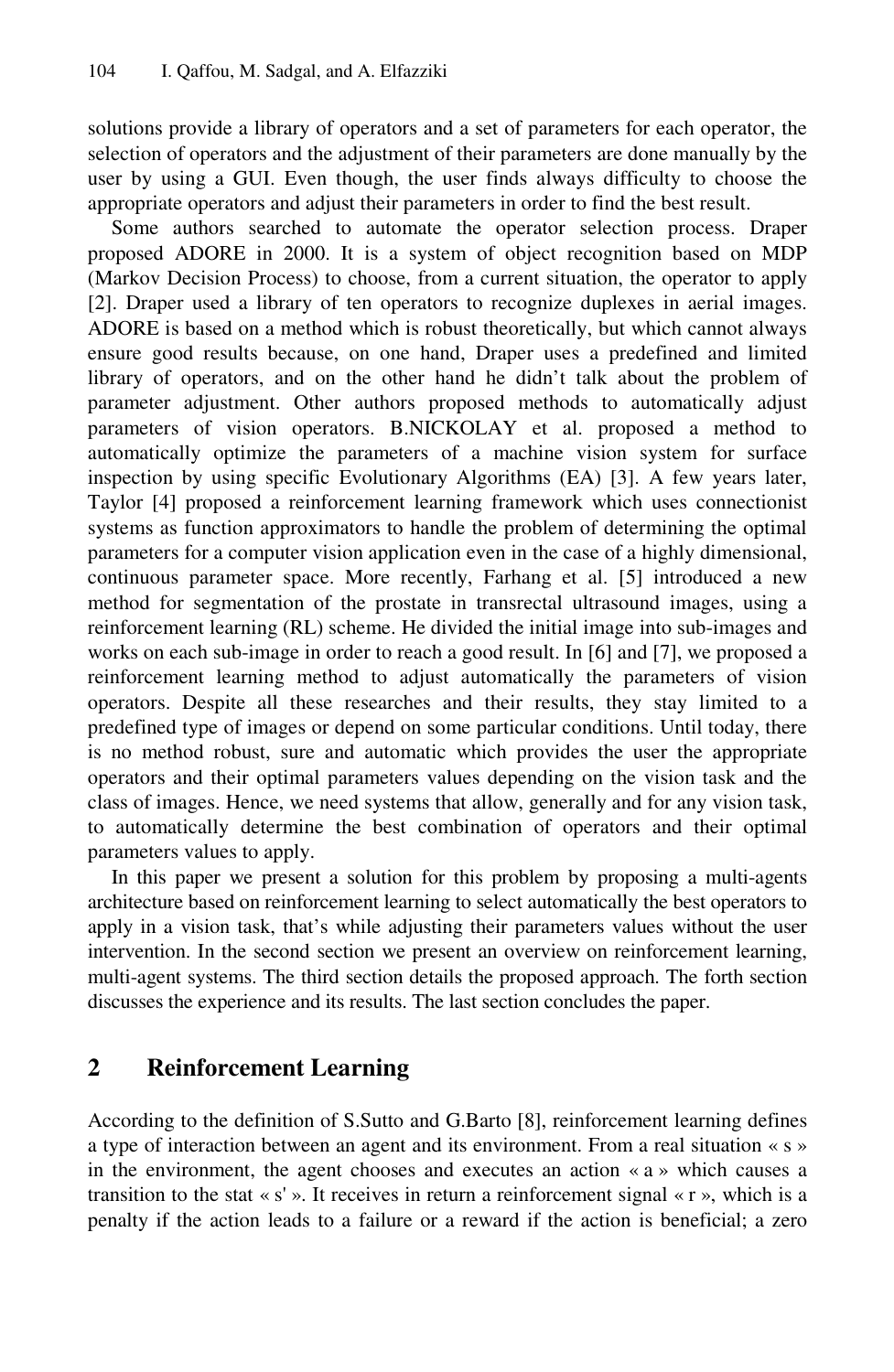signal means the inability to assign a penalty or a reward. The agent uses then this signal to improve its strategy, action sequence, in order to maximize the accumulation of its future rewards. For this purpose, it must balance exploration and exploitation. The exploration is to test new action, which could lead to higher earnings. Whereas the exploitation consists to apply the best strategy previously acquired. Watkins has developed Q-learning, a well-established on-line learning algorithm, as a practical RL method [9]. In this algorithm, the agent maintains a numerical value for each stateaction, representing a prediction of the worthiness of taking an action in a state. Table 1 represents an iterative policy evaluation for updating the state-action values where r is the reward value received for taking action a in state s, s' is the next state,  $\alpha$  is the learning rate, and  $\gamma$  is the discount factor. An  $\varepsilon$ -greedy policy is used to make a balance between exploration and exploitation. The ε-greedy selects the action with the highest Q-value in the given state with a probability of  $1 - \varepsilon$  and others with a probability of  $\varepsilon$ . The reward r is defined according to each state-action pair (s, a). The goal is to find a policy to maximize the discounted sum of rewards received over time. The principal concerns in RL are the cases where the optimal solutions cannot be found, but can be approximated. Ideally, the RL agent does not require a set of training samples. Instead, it can continuously learn and adapt while performing the required task.

|  |  |  | <b>Table 1.</b> Q-learning algorithm |
|--|--|--|--------------------------------------|
|--|--|--|--------------------------------------|

| Initialize $Q(s, a)$ arbitrary                                                                                                        |
|---------------------------------------------------------------------------------------------------------------------------------------|
| Repeat (for each episode)                                                                                                             |
| Initialize s                                                                                                                          |
| Repeat (for each step of episode)                                                                                                     |
| Choose $a$ from s using policy derived from Q                                                                                         |
| Take action $a$ , observe r, s'                                                                                                       |
| Take action <i>a</i> , observe r, s' $Q^{\pi}(s, a) = (1 - \alpha)Q^{\pi}(s, a) + \alpha (r + \gamma \max_{a \in A} Q^{\pi}(s', a'))$ |
| $s \leftarrow s$ :                                                                                                                    |
| Until s is terminal                                                                                                                   |
|                                                                                                                                       |

### **3 Multi-Agent Systems**

The agent concept has been studied for a long time in various disciplines. Multiple definitions of agent have been given depending on the field of application. In our work, we use the definition adopted by Haroun [10] based on M.Wooldridge's works: "an agent is a computer system, situated in some environment, that acts autonomously and flexibly in order to achieve its delegated goals".

A multi-agents system consists of a set of multiple agents living at the same time, sharing common resources and communicating with each other. The key point of multi-agents systems is the formalization of coordination between agents. The agents are able to perceive and act on a common environment that they share. Perceptions allow agents to acquire information about their environment evolution, and their actions allow them to change it.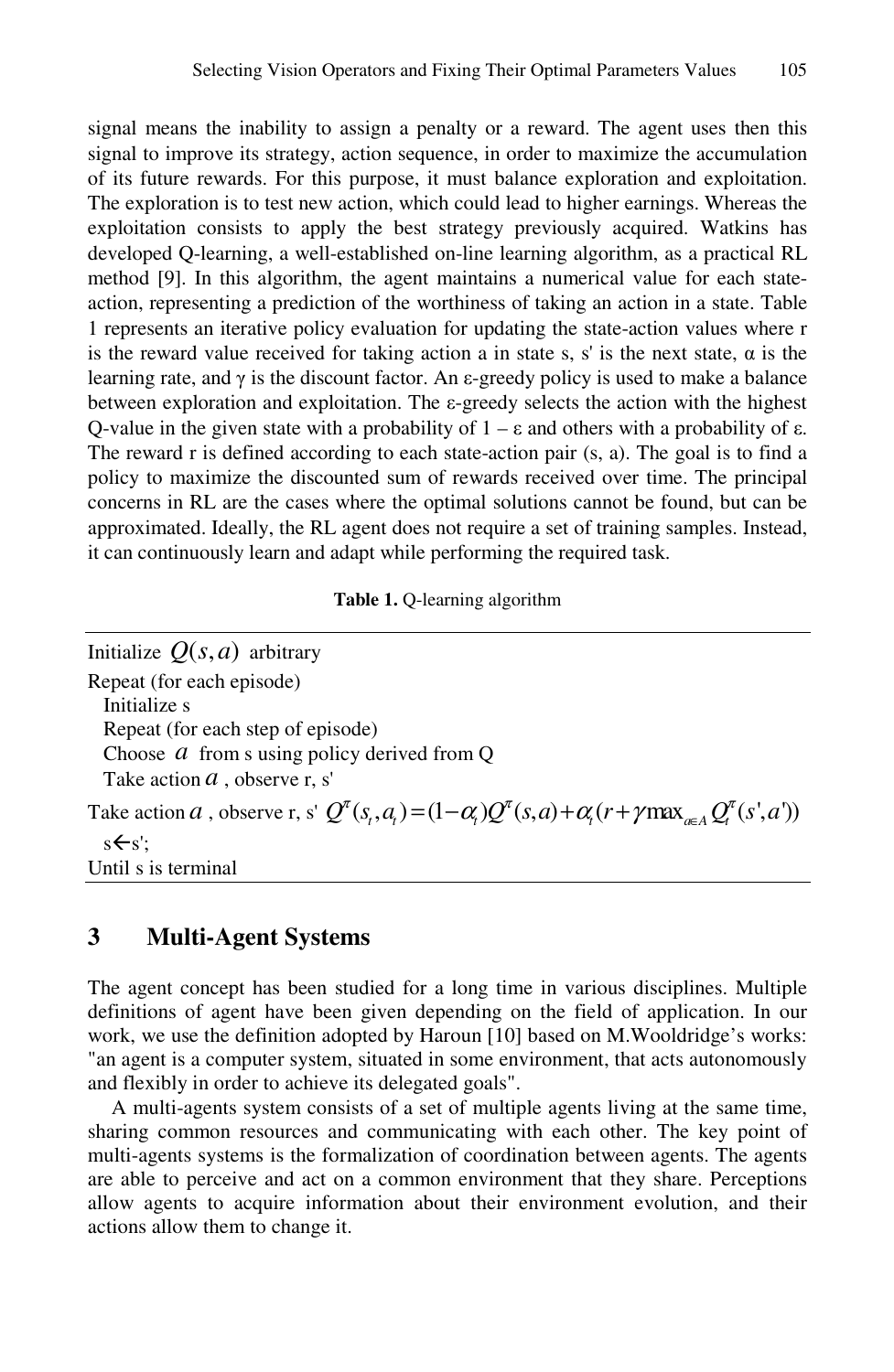## **4 Proposed Appro oach**

Generally, to accomplish a vision task we've to pass through some phases of processing. Each phase contains a set of operators, usually predefined in a system with their parameters whose some of their values are given by default. The users find themselves faced with a tedious work of choosing the best operator to apply and adjusting its parameters.

In our approach we propose a multi-agent architecture which helps automatically the user in his choices (operators and parameters values). The architecture is composed globally by three types of agents. Each one of them is charged to accomplish a specific task in the process. Fig. 1. shows how these agents are linked.



Fig. 1. Global schema of the proposed approach. OA proceeds in collaboration with PA.

#### **4.1 User Agent (UA)**

Fig. 1. Global schema of the proposed approach. OA proceeds in collaboration with PA.<br>
4.1 User Agent (UA)<br>
Depending on the vision task to accomplish, UA gives the list of processing phases. For each phase, it determines a set of possible operators. For each operator it defines parameters to adjust by specifying ranges of their possible values. It also proposes a class of images for learning, on which the system will run, as well as a ground truth for each image. The work of UA is necessary so that the operator agent and the parameter agent can proceed.

#### **4.2 Operator Agent (OA)**

Operator agent proceeds in two steps: the first one is to build, according to the phases determined by UA, all possible combinations of operators. Each combination contains a number of operators which is equal to the number of the phases determined by UA. For each combination, the agent OA generates an agent PA (Parameter Agent) specialized to adjust parameters of its operators. There are then so many agents PA as possible combinations. Each agent PA has its own combination of operators.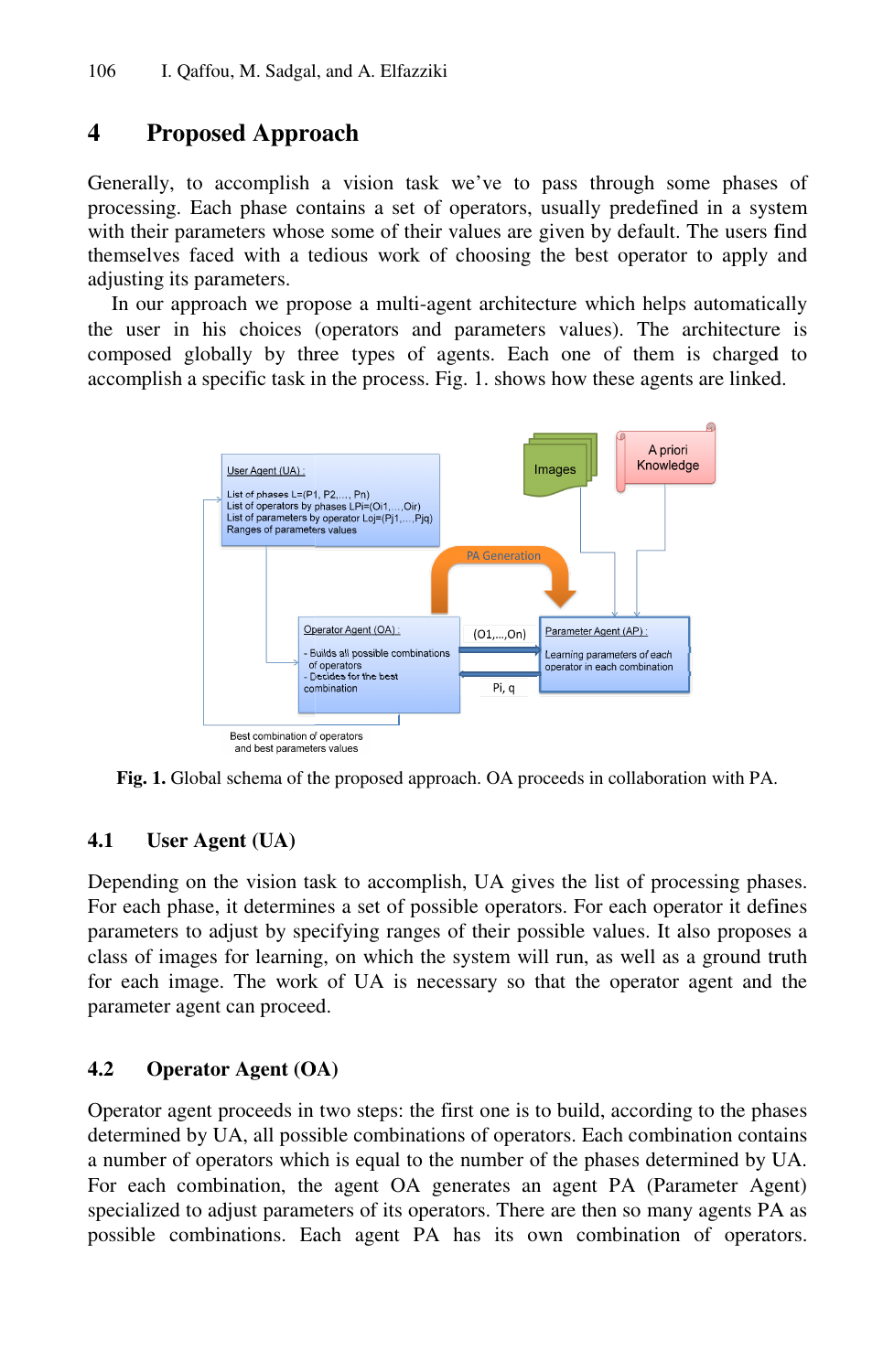After adjusting parameters, according to the task at hand, each agent PA returns its combination of operators with the best parameters values. It also returns the result quality of this combination after applying it on the class of images determined by U UA. The second step of the agent OA is to decide among all these combinations of operators which one is the b best to apply. The best combination corresponds to this one having the higher result quality; it is then returned to the agent UA.

Each agent PA uses reinforcement learning to adjust the parameters of each operator. It applies actions on a set of images and receives a return which may b be a punishment or a reward. This return is determined depending to a ground truth proposed by an expert (manual processing). More details about how the agents PA proceed are given hereafter .

#### **4.3** Parameter Agent (PA)

For each combination of operators, there is an agent PA to adjust parameters of these operators. To do this, a range of values for each parameter and a set of images with their ground truth are given by the agent UA. The agent PA has no prior knowledge about the best parameters values. It proceeds by reinforcement learning to find values giving the best result. Fig. 2. presents a general schema about the functioning of each agent PA.



Fig. 2. General schema about the functioning of each agent PA for operator's parameter learning

The input image is a processing subject of a series of operators. Each operator has a set of parameters to adjust, and each parameter has a range of possible values. The agent PA must find the best parameter values for each operator in order to get the best result. The agent PA uses reinforcement learning as an automatic method to explore all possible values and then exploit the best ones. The agent PA must then define the actions a, states s and reward r. We define actions as all possible combinations of parameters values. States are defined by features describing the image. These features are defined according to the task at hand. The agent PA chooses an action and applies the combination of operators on the input image and gets a resulting image. Each image has its ground-truth; it is a resulting image through a manual processing by an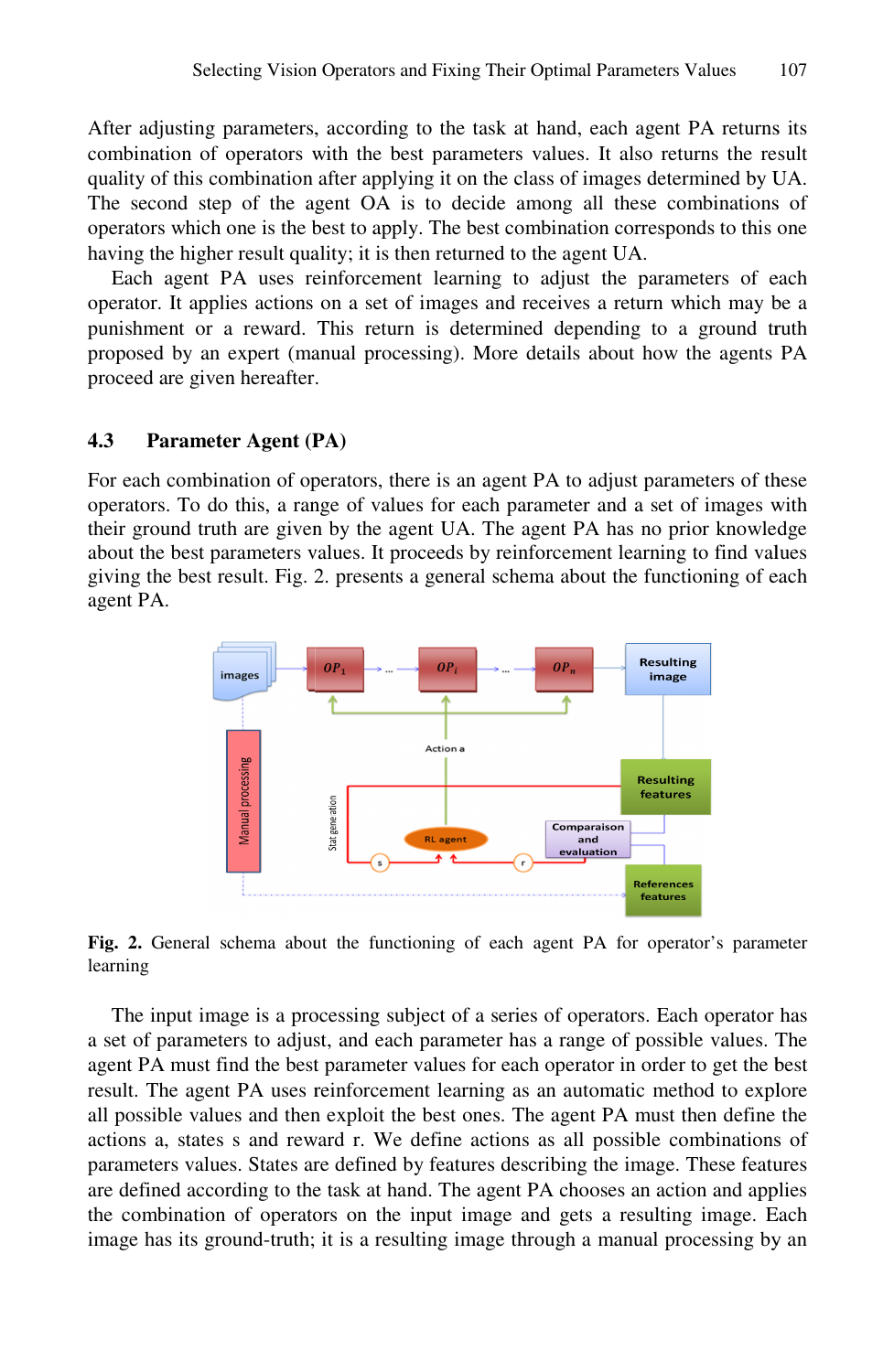expert. The ground-truth represents a reference for the agent PA. To assess the chosen action, the agent PA compares the resulting image with the reference one. It extracts some features from the resulting image and compares them with the same features extracted from the reference image. An evaluation metric is used to assess the result and produce a reward. Each action has its own reward. The best action is the most rewarded. The details about how the three components, namely state, action, and reward are defined in our proposed approach are described in the next subsections.

*1) Defining actions:* Generally, all possible combination of parameters values of operators is defined as an action for the agent PA. The set of the actions is then the set of all possible values combination, see fig. 2.

Each operator  $OP_k$  has a series of parameters:

$$
(P_1^k, P_2^k, ..., P_n^k)
$$

Each parameter  $P_i^k$  has a range of values:

$$
V_j^k = \{V_{j1}^k, V_{j2}^k, ..., V_{jm}^k\}
$$

An elementary action of the operator  $OP_k$  is:

$$
a_k = (u_{j1}^k, ..., u_{jr}^k)
$$
 where  $u_{j1}^k \in V_j^k$ 

An action of the agent PA is defined by the combinations of the elementary actions of operators as it is defined above:

$$
a = (a_1, a_2, ..., a_n)
$$

*2) Defining states:* A state is defined by a set of features extracted from the resulting image:

$$
s = [\chi_1, \chi_2, ..., \chi_n]
$$

 $\chi$ <sub>i</sub> is a feature reflecting the state of the image after the processing. The type of the extracted features depends on the task at hand. Here we give a general definition, and in the experience we define them explicitly according to the application.

*3) Defining the reward:* The return is a reward if the agent PA chooses the right action, else it is a punishment. It is defined according to the quality of the processing result. This quality is assessed by using ground-truth models (manually processed images). To define the return we calculate the similarity between the resulting image and the ground truth image. That is depending on the task at hand. For example, if we use an edge detection approach for image segmentation we would calculate error measures which give global indices about the result quality: over-detection error, under-detection error, localization error [11]. But if we use a region approach we would calculate, for example, errors of Yasnoff [12] or the criterion of Vinet [12], etc. After measuring the similarity's criterions, we assess the result of our system using a weighted sum of the differences of these criterions' scalars: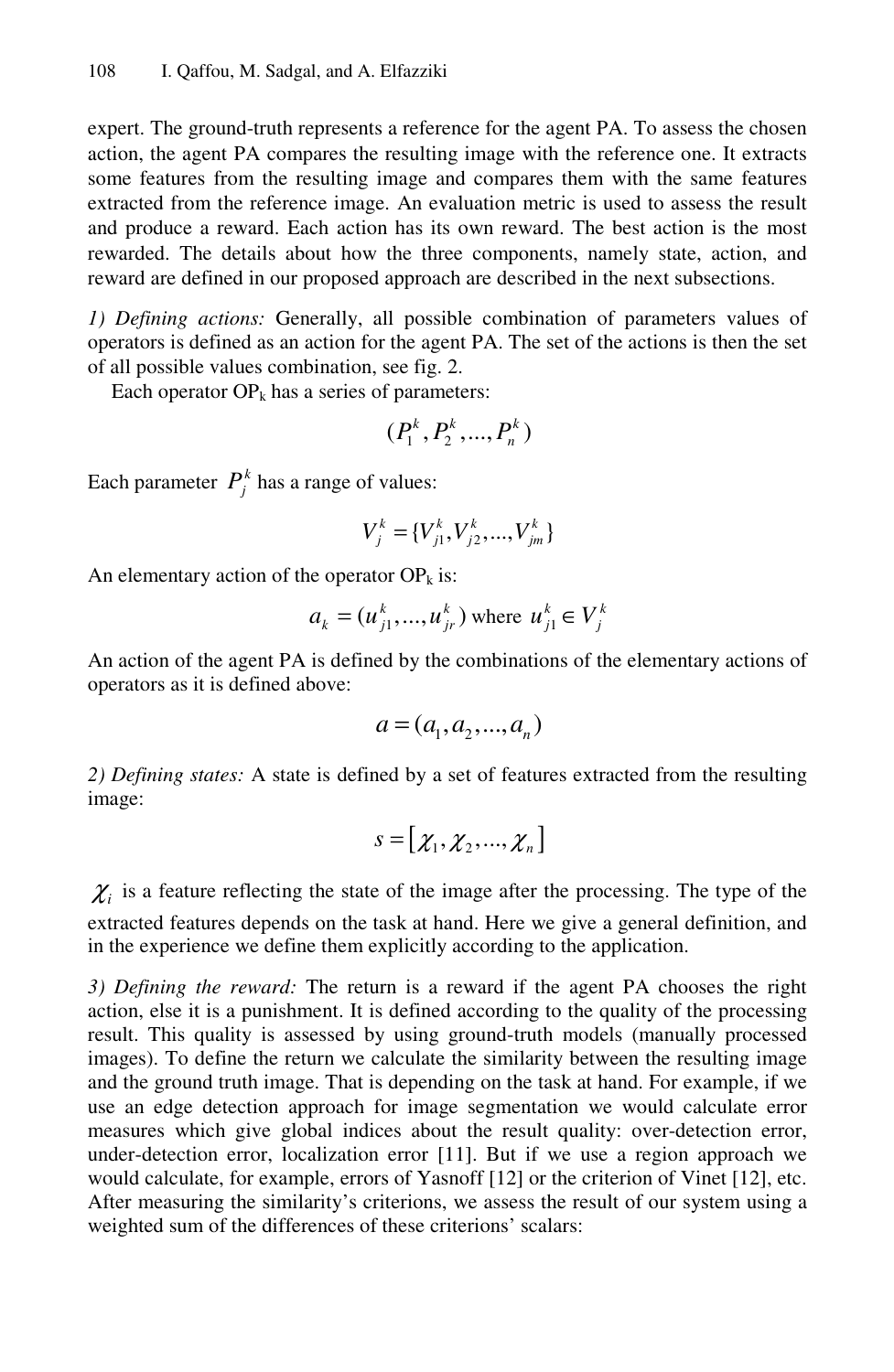$$
D=\sum_i w_i D_i
$$

The weights  $w_i$  are chosen according to the importance of each criterion  $D_i$ .

In our experiments, we've used three error measures: over-detection error, underdetection error and localization error [11] which are formally expressed in the next section.

A general form of the reward definition in the proposed approach is presented by:

```
Reward: r= -10, 0 or 10; 
    if (D < \varepsilon) r = +10; f=true;
             elseif ( (D > \varepsilon) && (D < \varepsilon + \delta) )
                     r = 0;
                     else r = -10;
                  end 
          end
```
The values 10 and -10 represent respectively the reward and the punishment depending to a predefined threshold. Using the set of images determined by the agent UA, each agent PA returns to the agent OA its combination of operators with the best values of their parameters. It returns also the quality of the result corresponding to the highest reward. The agent OA retrieves then all the combinations it has built with the best parameters values of each operator and the qualities of their results. The agent OA returns to the agent UA the best combination of operators corresponding to the highest quality. Thus it decides which the best combination of operators to apply is.

In the following section we test this approach for segmentation tasks.

### **5 Results and Discussion**

In this section we test practically the multi agent architecture to choose the right operators and their best parameters values for segmentation tasks. The operators used in image segmentation differ from a class of images to another, they are not necessary the same. Our main goal in this section is to show how the proposed approach can determine, for a class of images, the best combination of operators to apply for their segmentation. A dataset of 70 images of traffic signs with their ground truth are used in this experience.

### **5.1 The Agent UA**

It defines three phases of processing: preprocessing, processing and post processing.

*1) Preprocessing phase:* three filters are defined: **'medfilt2'; 'ordfilt2'; 'wiener2 '** as they are predefined in Matlab. The size of the used filter is the parameter to adjust. An operator is defined as:

#### **Op= {operator name, number of parameters, List of possible Values}**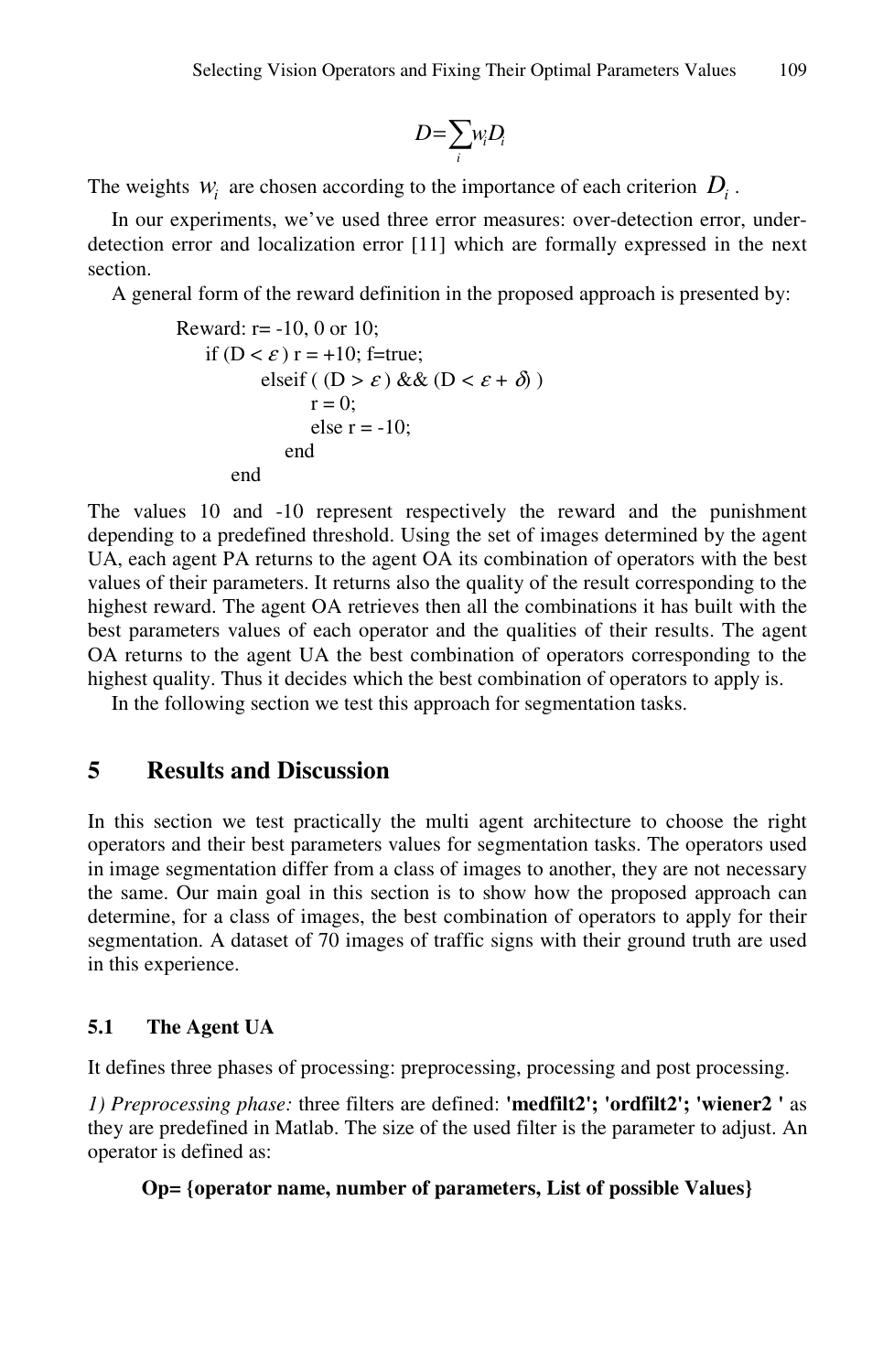*2) Processing phase*: one operator is defined: **'edge'**, with two parameters to adjust: the filter to select and the threshold to remove edges with poor contrast. Contours are formed by pixels higher than a given threshold.

*3) Post processing phase:* one operator is defined: **'bwareaopen'**, with two parameters to adjust: the connectivity and the maximal size of the objects to remove.

### **5.2 The Agent OA**

It constructs all possible combinations of operators. As the agent UA determines three phases to accomplish the segmentation task, each one of these combinations will contain three operators.

For each combination, the agent OA generates an agent PA to adjust the parameters according to the dataset of images proposed by the agent UA. There are then three agents PA1, PA2 and PA3 which treat respectively the combinations: C1, C2 and C3.

### **5.3 The Agent PA**

The agent PA is, generally, charged to adjust parameters of each operator in order that the segmentation result will be as close as possible to the segmentation done manually by an expert. To adjust parameters of each operator, the agent PA uses reinforcement learning. It must then define actions, states and reward.

*Actions:* Actions are all possible combinations of parameters values. We select another action by choosing other parameters values. An example of an action for the agent PA1: Action= [3, ('sobel', 0.02), (5,8)]

*States:* States are defined by some features extracted from the image. In this application, we define a state by three features:

$$
s = [\chi_1, \chi_2, \chi_3]
$$

 $\chi$ <sup>1</sup> is the ratio between the number of contours in the resulting image and the number of those in the reference image (ground truth).

 $\chi_2$  is the ratio between the total of white pixels in the resulting image and those in the reference image.

 $\chi_3$  is the ratio between the length of the longest contour and the length of the longest contour in the reference image.

*Reward:* Reward is defined by a weighted sum of three error measures which give some global indices about the quality of boundary-based segmentation: over detection error D1, under-detection error D2 and localization error D3 [11]. These criteria evaluate a result of edge detection. The weights used in the definition of the reward are chosen according to the importance of each criterion. The reward is defined as: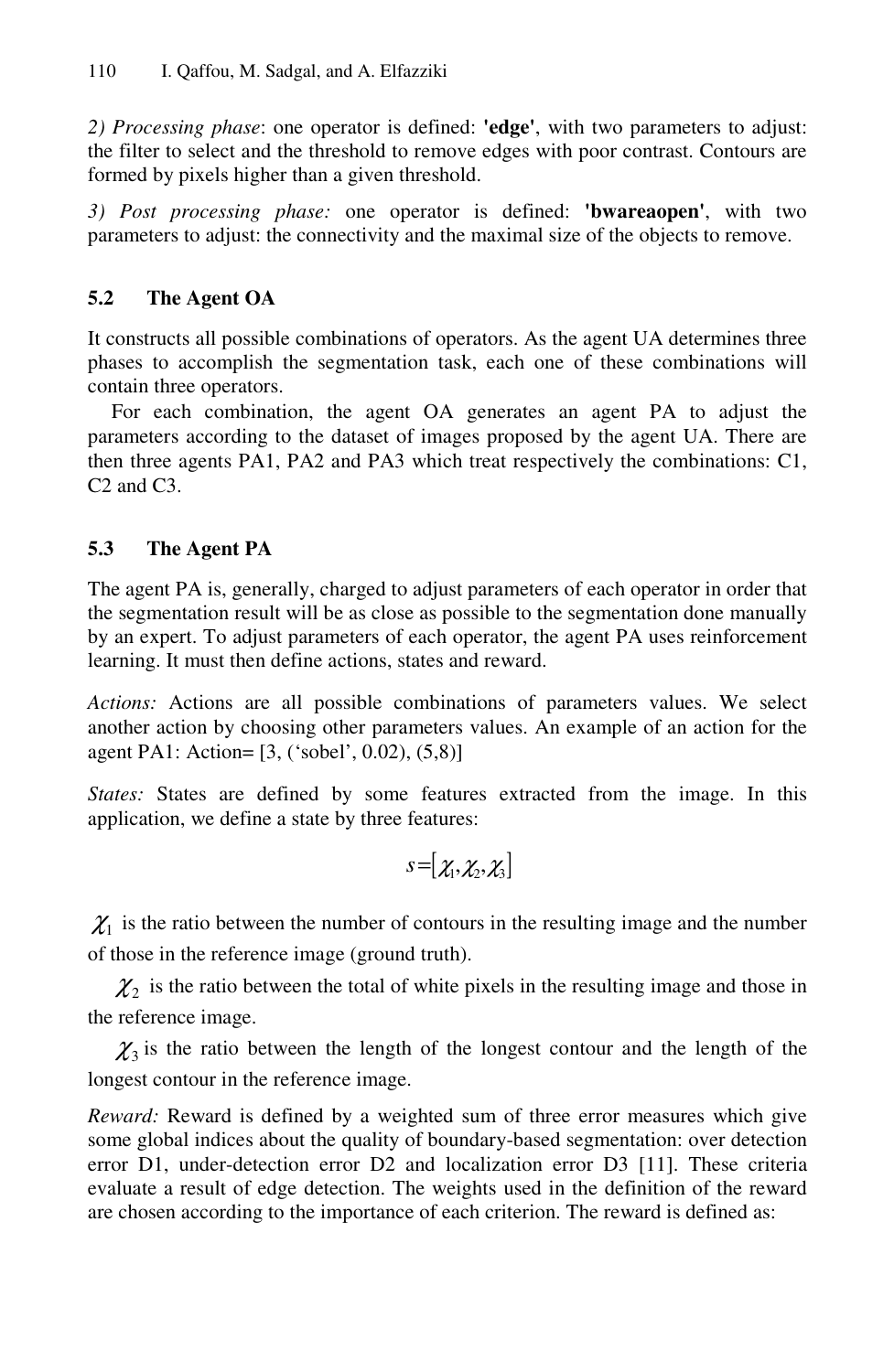$$
D = w_1 D_1 + w_2 D_2 + w_3 D_3
$$

where  $W_i$  is a weight for  $D_i$ 

For each combination of operators, the agent PA finds the best parameters values which give the best segmentation. In this experience, we test the proposed architecture to segment two different types of images. Fig. 3. shows the result of segmentation for 5 images taken randomly from the processing of the dataset.

It is important to note that we evaluate an operator on the whole of the dataset of images and not one by one. The fixation of some parameters of the Q-learning algorithm affects largely the result. The results showed in fig. 3. are for:  $\alpha = 0.5$ ,  $\gamma = 0.8$ ,  $\varepsilon$ =0.5, number of episodes=200 and number of steps=80.

The combination of operators having the highest quality of segmentation is (wiener2,edge,bwareaopen)and the most rewarded action is (5;(prewitt,3.000000e-002);(10,8)).

It is the combination of operators decided by the agent OA and returned to the agent UA.



**Fig. 3.** From left to right: the initial image, the image segmented manually and the result of the proposed approach

#### **6 Conclusion**

Choosing the appropriate operators to apply and then adjusting their parameters values to accomplish a vision task represent a big challenge for users. In this paper we presented a multi-agents architecture based on reinforcement learning, which helps users by proposing them the optimal series of operators to apply and their best parameters values. Our system proceeds automatically to decide for his choices. Through the reinforcement